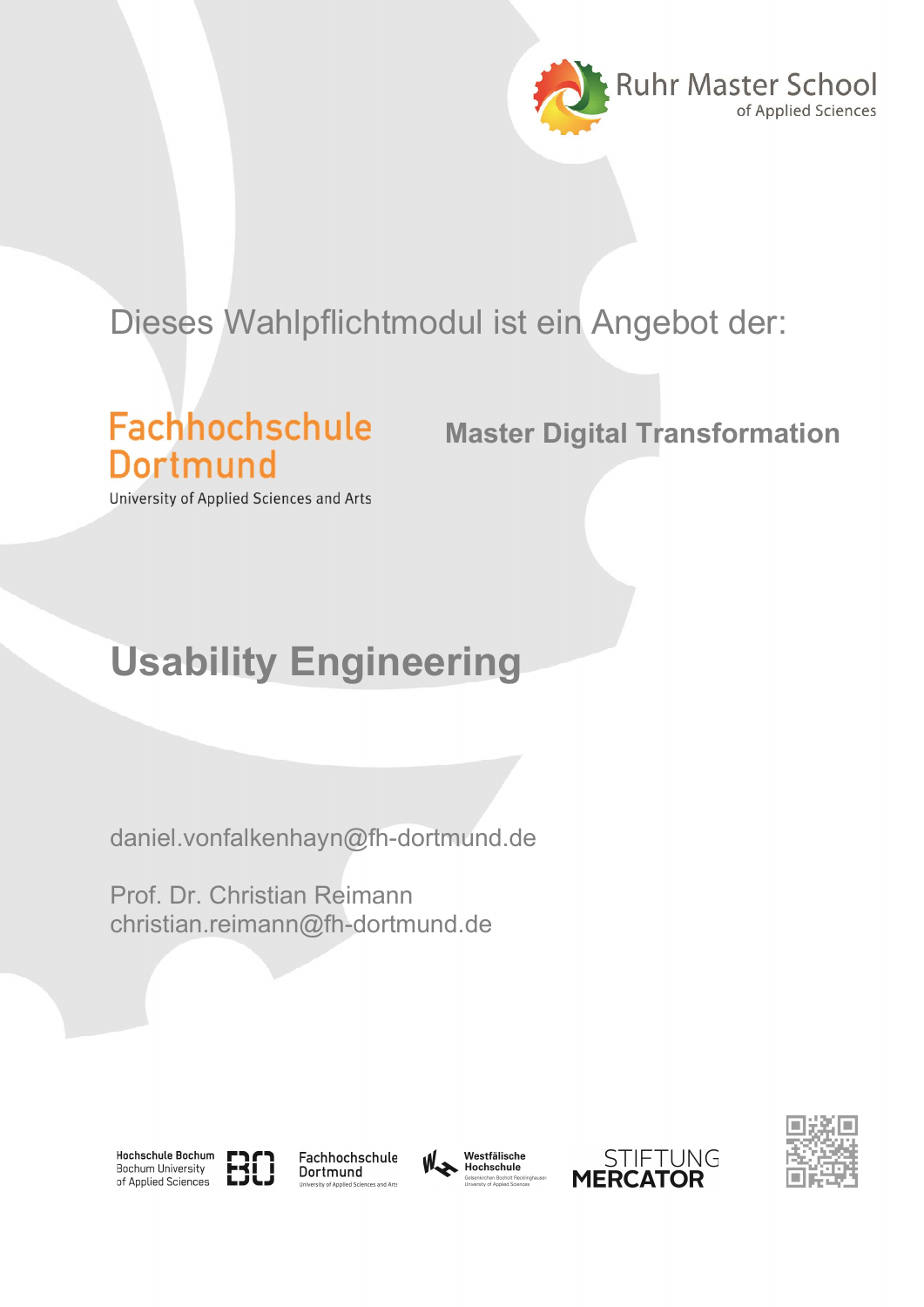| <b>Usability Engineering (MOD2-01)</b> |                                                                                                                                                                                                                                                                                                                                                                                                                                                                                                                                                                                                                                                                                                                                                                                                                                                                                                                                                                          |                                                                                                                                                                                                                                                                                                                                                   |                                                                                                                                                                                                                                                     |                      |                                                                                                                                                                                 |  |                      |  |
|----------------------------------------|--------------------------------------------------------------------------------------------------------------------------------------------------------------------------------------------------------------------------------------------------------------------------------------------------------------------------------------------------------------------------------------------------------------------------------------------------------------------------------------------------------------------------------------------------------------------------------------------------------------------------------------------------------------------------------------------------------------------------------------------------------------------------------------------------------------------------------------------------------------------------------------------------------------------------------------------------------------------------|---------------------------------------------------------------------------------------------------------------------------------------------------------------------------------------------------------------------------------------------------------------------------------------------------------------------------------------------------|-----------------------------------------------------------------------------------------------------------------------------------------------------------------------------------------------------------------------------------------------------|----------------------|---------------------------------------------------------------------------------------------------------------------------------------------------------------------------------|--|----------------------|--|
| <b>Code Number</b><br><b>Workload</b>  |                                                                                                                                                                                                                                                                                                                                                                                                                                                                                                                                                                                                                                                                                                                                                                                                                                                                                                                                                                          |                                                                                                                                                                                                                                                                                                                                                   | <b>Credits</b>                                                                                                                                                                                                                                      | <b>Semester</b>      | <b>Frequency</b>                                                                                                                                                                |  | <b>Duration</b>      |  |
| 48060/61                               |                                                                                                                                                                                                                                                                                                                                                                                                                                                                                                                                                                                                                                                                                                                                                                                                                                                                                                                                                                          | 180 h                                                                                                                                                                                                                                                                                                                                             | 6                                                                                                                                                                                                                                                   | $\overline{2}$       | summer semester                                                                                                                                                                 |  | 1 Semester           |  |
| 1                                      |                                                                                                                                                                                                                                                                                                                                                                                                                                                                                                                                                                                                                                                                                                                                                                                                                                                                                                                                                                          | <b>Course Title</b>                                                                                                                                                                                                                                                                                                                               |                                                                                                                                                                                                                                                     | <b>Contact hours</b> | Self-Study                                                                                                                                                                      |  | <b>Planned Group</b> |  |
|                                        | <b>Usability Engineering</b>                                                                                                                                                                                                                                                                                                                                                                                                                                                                                                                                                                                                                                                                                                                                                                                                                                                                                                                                             |                                                                                                                                                                                                                                                                                                                                                   | 4 SWS / 60 h                                                                                                                                                                                                                                        |                      | 120 h                                                                                                                                                                           |  | <b>Size</b>          |  |
|                                        |                                                                                                                                                                                                                                                                                                                                                                                                                                                                                                                                                                                                                                                                                                                                                                                                                                                                                                                                                                          |                                                                                                                                                                                                                                                                                                                                                   |                                                                                                                                                                                                                                                     |                      |                                                                                                                                                                                 |  | 25 students          |  |
|                                        |                                                                                                                                                                                                                                                                                                                                                                                                                                                                                                                                                                                                                                                                                                                                                                                                                                                                                                                                                                          |                                                                                                                                                                                                                                                                                                                                                   |                                                                                                                                                                                                                                                     |                      |                                                                                                                                                                                 |  |                      |  |
|                                        |                                                                                                                                                                                                                                                                                                                                                                                                                                                                                                                                                                                                                                                                                                                                                                                                                                                                                                                                                                          |                                                                                                                                                                                                                                                                                                                                                   |                                                                                                                                                                                                                                                     |                      |                                                                                                                                                                                 |  |                      |  |
| $\mathbf{2}$                           | <b>Course Description</b>                                                                                                                                                                                                                                                                                                                                                                                                                                                                                                                                                                                                                                                                                                                                                                                                                                                                                                                                                |                                                                                                                                                                                                                                                                                                                                                   |                                                                                                                                                                                                                                                     |                      |                                                                                                                                                                                 |  |                      |  |
|                                        | The course Usability Engineering is focusing on the essential methods and tools to evaluate<br>and measure the effectiveness, efficiency and the joy of use with which a user and perform a<br>task with a given system. The reoccurring scheme throughout the course is the User Centered<br>Design Process. Students will learn how to observe and specify a context of use, derive<br>requirements from it, create a prototype and evaluate it. For all those parts of the processes<br>specific tools and methods will be introduced, for different phases during the software<br>development. Students will learn about the work in the area of usability engineering from a<br>theoretical viewpoint, by studying state-of-the-art research publications, as well as from a<br>practical point of view, by project examples and case studies. These methods and tools will be<br>applied as well as critically evaluated and checked for potential of improvement. |                                                                                                                                                                                                                                                                                                                                                   |                                                                                                                                                                                                                                                     |                      |                                                                                                                                                                                 |  |                      |  |
| $\overline{3}$                         | <b>Course Structure</b>                                                                                                                                                                                                                                                                                                                                                                                                                                                                                                                                                                                                                                                                                                                                                                                                                                                                                                                                                  |                                                                                                                                                                                                                                                                                                                                                   |                                                                                                                                                                                                                                                     |                      |                                                                                                                                                                                 |  |                      |  |
|                                        | 1 <sub>1</sub><br>2.<br>3.                                                                                                                                                                                                                                                                                                                                                                                                                                                                                                                                                                                                                                                                                                                                                                                                                                                                                                                                               | Introduction<br>Motivation<br>a.<br>b.<br>Processes<br>а.<br>b.<br><b>Potential conflicts</b><br>C.<br>d.<br><b>Usability Engineering Tools and Methods</b><br>Analyzing context of use<br>a.<br>b.<br>Concepts<br>c.<br>Evaluation<br>d. I<br>4. Additional topics:<br><b>Mobile Computing</b><br>а.<br>b.<br>c.<br>Industrial solutions<br>d. I | <b>Definition Usability Engineering</b><br><b>Usability Engineering -Processes</b><br>Integration into IT-projects<br><b>Communicating Usability</b><br>Requirements management<br>Individual software solutions<br>Consumer- vs. Business-Software |                      | Coordinated with the student's interests one to three of the following topics will be<br>chosen. The list will be adapted to take changes in the state of the art into account. |  |                      |  |
| 4                                      | <b>Application Focus</b>                                                                                                                                                                                                                                                                                                                                                                                                                                                                                                                                                                                                                                                                                                                                                                                                                                                                                                                                                 |                                                                                                                                                                                                                                                                                                                                                   |                                                                                                                                                                                                                                                     |                      | Block workshop: students attend an interdisciplinary one-week workshop where they apply the                                                                                     |  |                      |  |
|                                        | Usability Tools and Methods for an industry case (potentially together with EuroMPM, Master                                                                                                                                                                                                                                                                                                                                                                                                                                                                                                                                                                                                                                                                                                                                                                                                                                                                              |                                                                                                                                                                                                                                                                                                                                                   |                                                                                                                                                                                                                                                     |                      |                                                                                                                                                                                 |  |                      |  |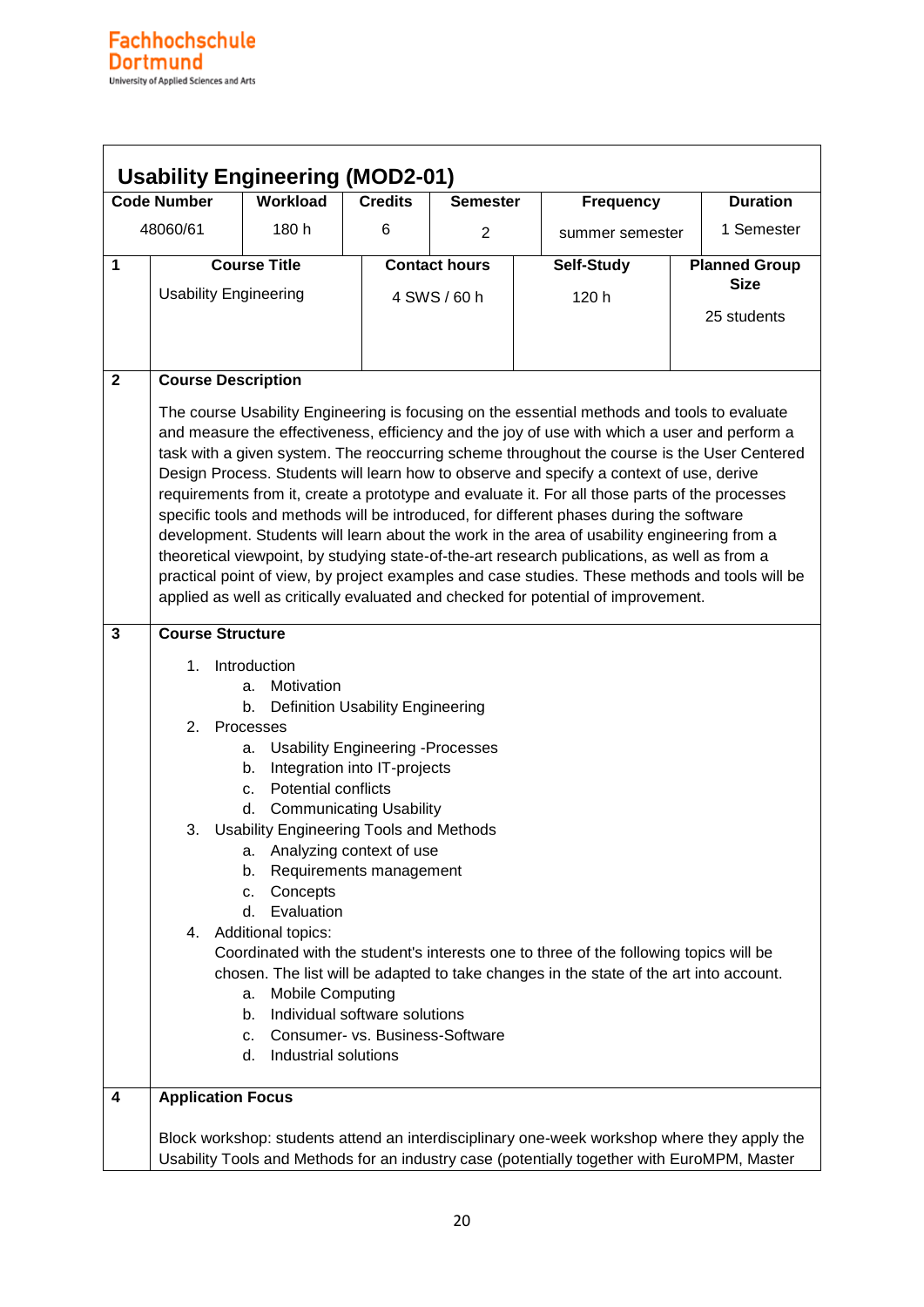|   | ESM and Master Computer Science), for example in an early project state with prototyping or<br>in a later project state with focus on evaluation and last changes                                                                                                                                                                                                                                                                                                                                                                                                                                                                                                                                                                                                                                                                                                                                                                                                                                                                                                                                                            |  |  |  |  |  |  |
|---|------------------------------------------------------------------------------------------------------------------------------------------------------------------------------------------------------------------------------------------------------------------------------------------------------------------------------------------------------------------------------------------------------------------------------------------------------------------------------------------------------------------------------------------------------------------------------------------------------------------------------------------------------------------------------------------------------------------------------------------------------------------------------------------------------------------------------------------------------------------------------------------------------------------------------------------------------------------------------------------------------------------------------------------------------------------------------------------------------------------------------|--|--|--|--|--|--|
| 5 | <b>Scientific Focus</b>                                                                                                                                                                                                                                                                                                                                                                                                                                                                                                                                                                                                                                                                                                                                                                                                                                                                                                                                                                                                                                                                                                      |  |  |  |  |  |  |
|   | Students prepare a homework and a presentation on an individually selected topic from recent<br>usability engineering research, related to the project they worked on during the block workshop<br>for the application focus, including a reflection on the lessons learned from practice in<br>comparison to research.                                                                                                                                                                                                                                                                                                                                                                                                                                                                                                                                                                                                                                                                                                                                                                                                      |  |  |  |  |  |  |
| 6 | <b>Parameters</b>                                                                                                                                                                                                                                                                                                                                                                                                                                                                                                                                                                                                                                                                                                                                                                                                                                                                                                                                                                                                                                                                                                            |  |  |  |  |  |  |
|   | ECTS: 6<br>Hours of study in total: 180<br>Weekly hours per semester: 4<br>$\bullet$<br>Contact hours: 60<br>$ -$<br>Self-Study hours: 120<br>Course characteristics: compulsory<br>Course frequency: every year - summer semester<br>$\bullet$<br>Maximal capacity: 25 students<br>$\bullet$<br>Course admittance prerequisites: none<br>$\bullet$<br>Skills trained in this course: theoretical knowledge, practical skills and scientific<br>$\bullet$<br>competencies<br>Assessment of the course: Theoretical knowledge (40%): Written or oral Exam at the<br>end of the course, Practical Skills (40%): realizing a small real-world project using<br>usability engineering tools and methods during a block week and Scientific<br>Competences (20%): written paper (literature review, approx. 10 pages) and<br>presentation (in class or at a student conference, e.g. International Research<br>Conference Dortmund)<br>Teaching staff: Prof. Dr. Christian Reimann, external lecturers from partner<br>$\bullet$<br>universities, e.g. Prof. Dr. Rimante Hopiene (Technische Universität Kaunas, KTU,<br>Litauen) |  |  |  |  |  |  |
| 7 | <b>Learning outcomes</b>                                                                                                                                                                                                                                                                                                                                                                                                                                                                                                                                                                                                                                                                                                                                                                                                                                                                                                                                                                                                                                                                                                     |  |  |  |  |  |  |
|   |                                                                                                                                                                                                                                                                                                                                                                                                                                                                                                                                                                                                                                                                                                                                                                                                                                                                                                                                                                                                                                                                                                                              |  |  |  |  |  |  |
|   | 7.1 Knowledge<br>Knows relevant theoretical foundations of usability engineering<br>٠                                                                                                                                                                                                                                                                                                                                                                                                                                                                                                                                                                                                                                                                                                                                                                                                                                                                                                                                                                                                                                        |  |  |  |  |  |  |
|   | Knows established usability engineering tools and methods (AB-Tests, GOMS,<br>$\bullet$<br>Interviews, Usability-Lab Tests, Remote-Tests, etc.)                                                                                                                                                                                                                                                                                                                                                                                                                                                                                                                                                                                                                                                                                                                                                                                                                                                                                                                                                                              |  |  |  |  |  |  |
|   | Knows the applicability of those tools and methods in a given project situation<br>$\bullet$<br>Knows communication concepts for different target groups (professional peers, user<br>$\bullet$<br>groups, management, etc.)                                                                                                                                                                                                                                                                                                                                                                                                                                                                                                                                                                                                                                                                                                                                                                                                                                                                                                 |  |  |  |  |  |  |
|   | 7.2 Skills                                                                                                                                                                                                                                                                                                                                                                                                                                                                                                                                                                                                                                                                                                                                                                                                                                                                                                                                                                                                                                                                                                                   |  |  |  |  |  |  |
|   | Can observe, recognize and evaluate user behavior and behavioral patterns (e.g.                                                                                                                                                                                                                                                                                                                                                                                                                                                                                                                                                                                                                                                                                                                                                                                                                                                                                                                                                                                                                                              |  |  |  |  |  |  |
|   | analyzing video protocols from user tests)                                                                                                                                                                                                                                                                                                                                                                                                                                                                                                                                                                                                                                                                                                                                                                                                                                                                                                                                                                                                                                                                                   |  |  |  |  |  |  |
|   | Can analyze context of use, derive requirements, prototype and evaluate a software<br>$\bullet$<br>system                                                                                                                                                                                                                                                                                                                                                                                                                                                                                                                                                                                                                                                                                                                                                                                                                                                                                                                                                                                                                    |  |  |  |  |  |  |
|   | Can adapt and improve those methods and tools for new application areas                                                                                                                                                                                                                                                                                                                                                                                                                                                                                                                                                                                                                                                                                                                                                                                                                                                                                                                                                                                                                                                      |  |  |  |  |  |  |
|   | Can develop communication concepts for new/adapted target groups                                                                                                                                                                                                                                                                                                                                                                                                                                                                                                                                                                                                                                                                                                                                                                                                                                                                                                                                                                                                                                                             |  |  |  |  |  |  |
|   | 7.3 Competence - attitude                                                                                                                                                                                                                                                                                                                                                                                                                                                                                                                                                                                                                                                                                                                                                                                                                                                                                                                                                                                                                                                                                                    |  |  |  |  |  |  |
|   | Can provide a self-reliant evaluation of the recent research in a (small) given area<br>Can relate and evaluate the methods and tools into the recent scientific publications                                                                                                                                                                                                                                                                                                                                                                                                                                                                                                                                                                                                                                                                                                                                                                                                                                                                                                                                                |  |  |  |  |  |  |